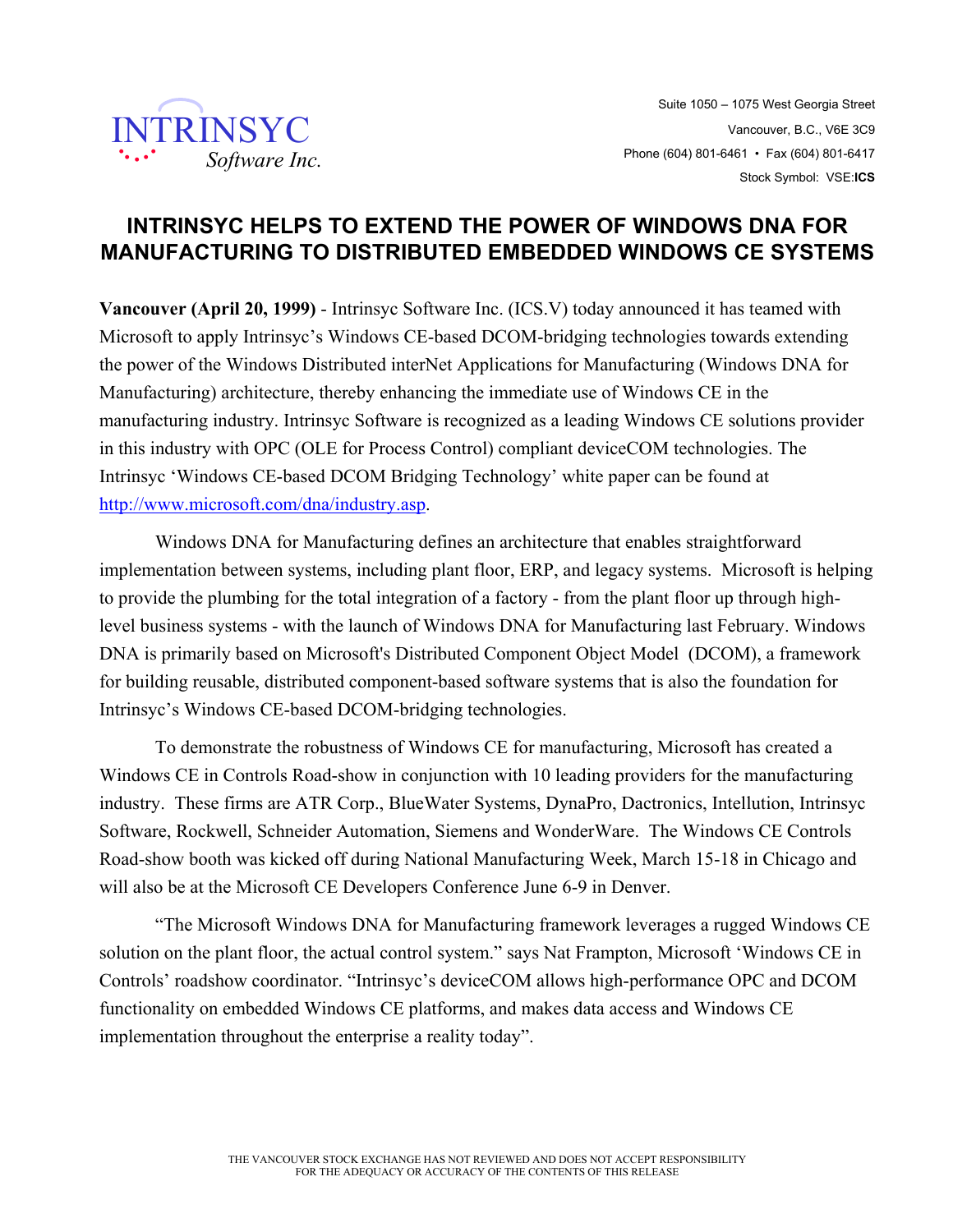Intrinsyc's deviceCOM is a DCOM-bridging technology for specialized distributed embedded Windows CE systems. The deviceCOM framework is transparent to COM clients and servers, and is compatible at the object level with the DCOM standard used by over three million developers worldwide for desktop and enterprise applications. The deviceCOM framework is optimized for use in high-reliability, distributed systems such as the ones found in industrial automation or retail point-ofsale (OPC and OPOS - OLE for Point-of-Sale) and extends the Microsoft Windows DNA for Manufacturing framework down to the lowest embedded system level.

Intrinsyc's CErfBoard technologies combine a minimal footprint Windows CE operating system, running on a 32 bit processor with Intrinsyc's deviceCOM and Rainbow Web Server technologies, in a compact reference design that provides Windows DNA for Manufacturing based distributed and web enabled networking capabilities to existing legacy factory floor products. A number of Intrinsyc's OEM Partners are already using CErfBoard technologies to upgrade their current product lines, easily integrating with Microsoft's Windows DNA for Manufacturing architecture, helping to drive enterprise level open standards to the factory floor. CErfBoard's ability to cost effectively link legacy embedded systems to comply with these open standards, increases business benefits by protecting current and future investments for Windows CE customers using Intrinsyc's technologies.

Intrinsyc Software Inc. develops software technologies for license, and offers supporting services to Original Equipment Manufacturers (OEMs) and Systems Integrators building the next generation of Internet enabled consumer and commercial computing products. Intrinsyc recently entered into a technology partnership with BSQUARE Corporation of Bellevue, Washington, to deliver Windows CE-based software solutions to Industrial Automation OEMs. As part of this strategic partnership, BSQUARE will serve as Intrinsyc's master systems integrator to OEMs in this market. Intrinsyc in turn gains access to BSQUARE's international distribution network. Together BSQUARE and Intrinsyc will dramatically shorten the development time for the next generation of Industrial Automation Systems based on Windows CE. For more information contact Intrinsyc at info@intrinsyc.com or our World Wide Web Page: http://www.intrinsyc.com